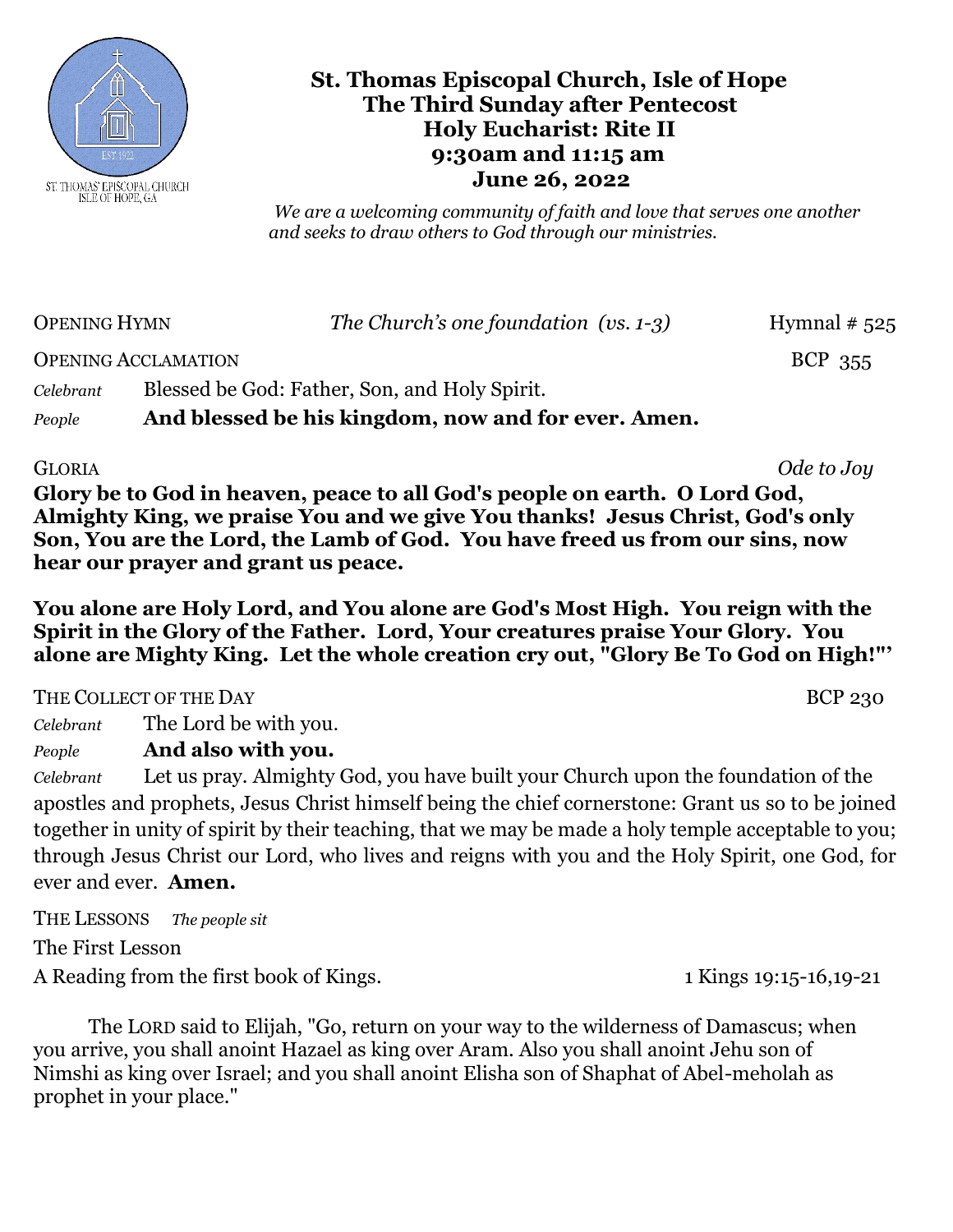So he set out from there, and found Elisha son of Shaphat, who was plowing. There were twelve yoke of oxen ahead of him, and he was with the twelfth. Elijah passed by him and threw his mantle over him. He left the oxen, ran after Elijah, and said, "Let me kiss my father and my mother, and then I will follow you." Then Elijah said to him, "Go back again; for what have I done to you?" He returned from following him, took the yoke of oxen, and slaughtered them; using the equipment from the oxen, he boiled their flesh, and gave it to the people, and they ate. Then he set out and followed Elijah, and became his servant. The Word of the Lord.

### *People* **Thanks be to God.**

Psalm 16 BCP 599

| 1 Protect me, O God, for I take refuge in you; * |  |
|--------------------------------------------------|--|
| I have said to the LORD, "You are my Lord,       |  |
| my good above all other."                        |  |
|                                                  |  |

- 2 All my delight is upon the godly that are in the land, \* upon those who are noble among the people.
- 3 But those who run after other gods \* shall have their troubles multiplied.
- 4 Their libations of blood I will not offer, \* nor take the names of their gods upon my lips.
- 5 O LORD, you are my portion and my cup; \* it is you who uphold my lot.
- 6 My boundaries enclose a pleasant land; \* indeed, I have a goodly heritage.
- 7 I will bless the LORD who gives me counsel; \* my heart teaches me, night after night.
- 8 I have set the LORD always before me; \* because he is at my right hand I shall not fall.
- 9 My heart, therefore, is glad, and my spirit rejoices; \* my body also shall rest in hope.
- 10 For you will not abandon me to the grave, \* nor let your holy one see the Pit.
- 11 You will show me the path of life; \* in your presence there is fullness of joy, and in your right hand are pleasures for evermore.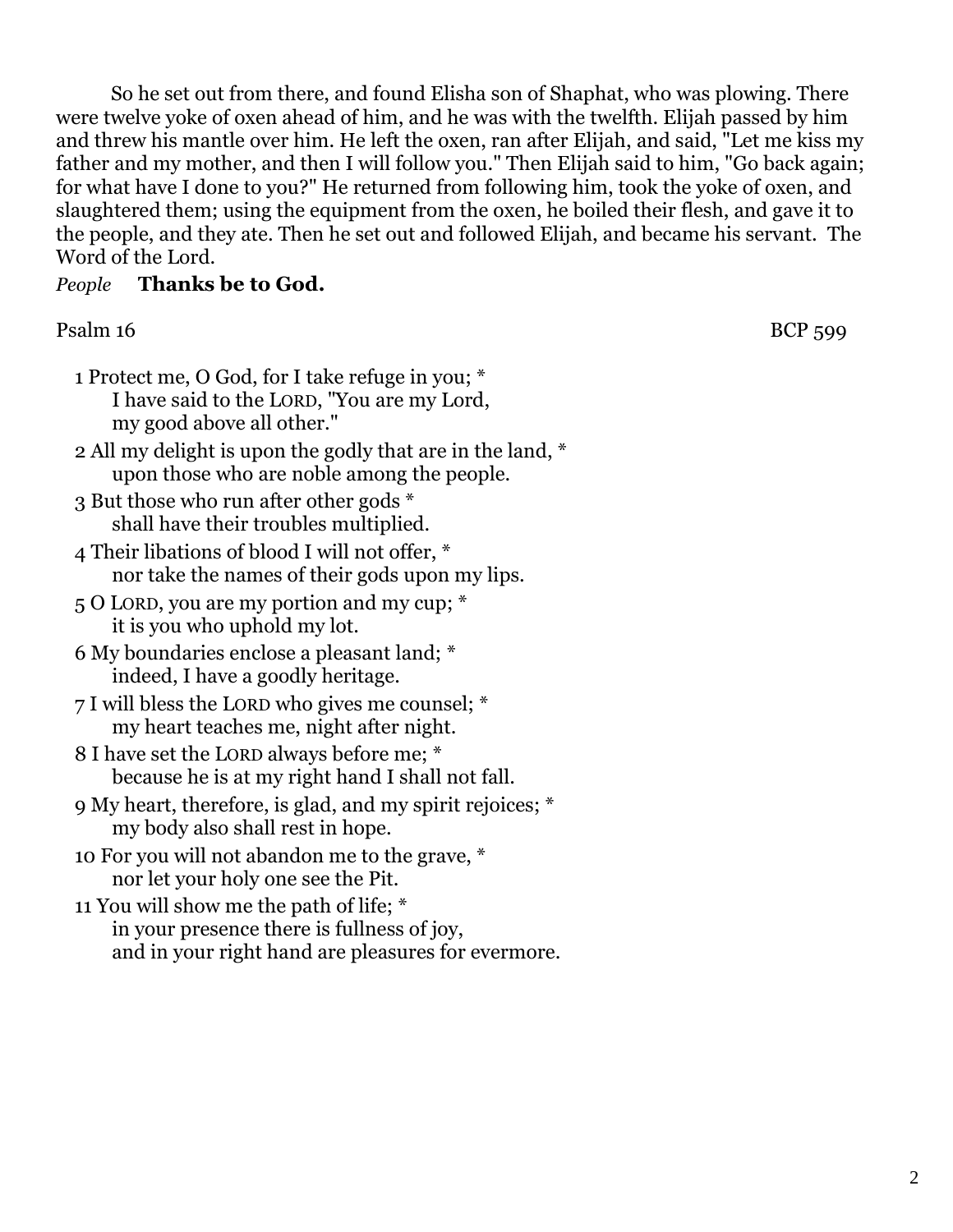### 3

The Second Lesson

A Reading from Galatians. Galatians 5:1, 13-25

For freedom Christ has set us free. Stand firm, therefore, and do not submit again to a yoke of slavery.

For you were called to freedom, brothers and sisters; only do not use your freedom as an opportunity for self-indulgence, but through love become slaves to one another. For the whole law is summed up in a single commandment, "You shall love your neighbor as yourself." If, however, you bite and devour one another, take care that you are not consumed by one another.

Live by the Spirit, I say, and do not gratify the desires of the flesh. For what the flesh desires is opposed to the Spirit, and what the Spirit desires is opposed to the flesh; for these are opposed to each other, to prevent you from doing what you want. But if you are led by the Spirit, you are not subject to the law. Now the works of the flesh are obvious: fornication, impurity, licentiousness, idolatry, sorcery, enmities, strife, jealousy, anger, quarrels, dissensions, factions, envy, drunkenness, carousing, and things like these. I am warning you, as I warned you before: those who do such things will not inherit the kingdom of God.

By contrast, the fruit of the Spirit is love, joy, peace, patience, kindness, generosity, faithfulness, gentleness, and self-control. There is no law against such things. And those who belong to Christ Jesus have crucified the flesh with its passions and desires. If we live by the Spirit, let us also be guided by the Spirit. The Word of the Lord.

*People* **Thanks be to God.**

| <b>SEQUENCE HYMN</b>                 | Day by day                                                                | Hymnal $\#$ 654 |
|--------------------------------------|---------------------------------------------------------------------------|-----------------|
| The Gospel                           | Then, all standing, the Deacon or a Priest reads the Gospel, first saying |                 |
| Glory to you, Lord Christ.<br>People | The Holy Gospel of our Lord Jesus Christ according to Luke.               | Luke 9:51-62    |
|                                      |                                                                           |                 |

When the days drew near for Jesus to be taken up, he set his face to go to Jerusalem. And he sent messengers ahead of him. On their way they entered a village of the Samaritans to make ready for him; but they did not receive him, because his face was set toward Jerusalem. When his disciples James and John saw it, they said, "Lord, do you want us to command fire to come down from heaven and consume them?" But he turned and rebuked them. Then they went on to another village.

As they were going along the road, someone said to him, "I will follow you wherever you go." And Jesus said to him, "Foxes have holes, and birds of the air have nests; but the Son of Man has nowhere to lay his head." To another he said, "Follow me." But he said, "Lord, first let me go and bury my father." But Jesus said to him, "Let the dead bury their own dead; but as for you, go and proclaim the kingdom of God." Another said, "I will follow you, Lord; but let me first say farewell to those at my home." Jesus said to him, "No one who puts a hand to the plow and looks back is fit for the kingdom of God." The Gospel of the Lord.

# *People* **Praise to you, Lord Christ.**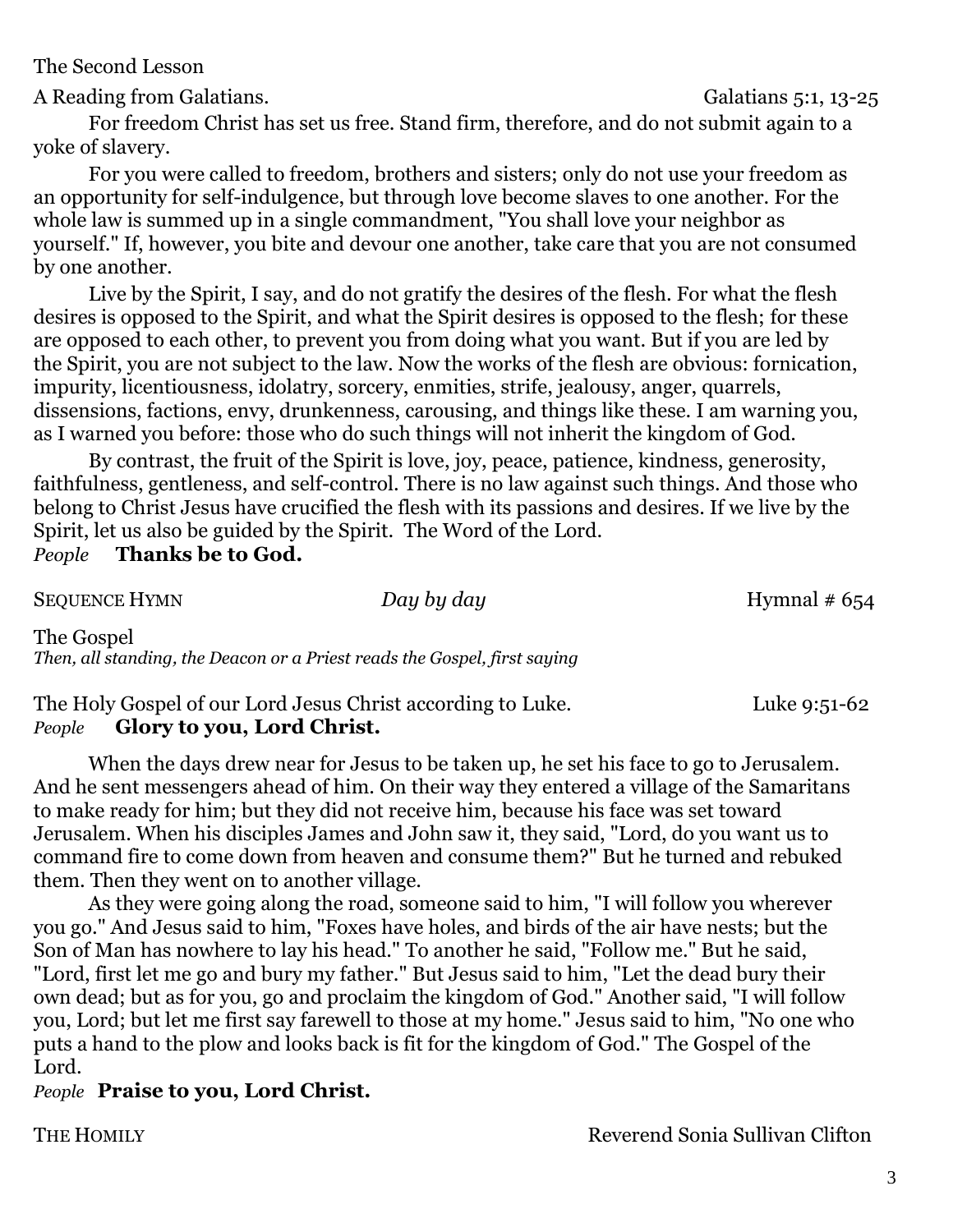### THE NICENE CREED BCP 358

**We believe in one God, the Father, the Almighty, maker of heaven and earth, of all that is, seen and unseen.**

- **We believe in one Lord, Jesus Christ, the only Son of God, eternally begotten of the Father, God from God, Light from Light, true God from true God, begotten, not made, of one Being with the Father; through him all things were made. For us and for our salvation he came down from heaven, by the power of the Holy Spirit he became incarnate from the Virgin Mary and was made man. For our sake he was crucified under Pontius Pilate; he suffered death and was buried. On the third day he rose again in accordance with the Scriptures; he ascended into heaven and is seated at the right hand of the Father. He will come again in glory to judge the living and the dead, and his kingdom will have no end.**
- **We believe in the Holy Spirit, the Lord, the giver of life, who proceeds from the Father and the Son. With the Father and the Son he is worshiped and glorified. He has spoken through the Prophets.**

**We believe in one holy catholic and apostolic Church. We acknowledge one baptism for the forgiveness of sins. We look for the resurrection of the dead, and the life of the world to come. Amen.**

THE PRAYERS OF THE PEOPLE

*Litanistt* In peace and in faith, let us offer our prayers, saying, "Christ, have mercy." *Litanist* For peace and tranquility in the world, and for the salvation of all, let us pray. *People* **Christ, have mercy.** *Litanist* For Michael our Presiding Bishop, for Frank our own Bishop, for Melanie and Aimee our clergy and for Sonia our supply priest] and for all the People of God, let us pray. *People* **Christ, have mercy.** *Litanist* For our nation and for all the nations of the world, that they may be places of liberty and justice for all, let us pray. *People* **Christ, have mercy.** *Litanist* For the good use of all the gifts that you have given us including our work and our Sabbath and our care for your creation, let us pray. *People* **Christ, have mercy.** *Litanist* For those in our community who are in need: the homeless and the hungry, the heartbroken and the desolate, the suffering and the mourners especially those we name now *(pause),* let us pray. *People* **Christ, have mercy.** *Litanist* For those who have died, especially those we name now *(pause)*, let us pray. *People* **Christ, have mercy.** *Celebrant* O God of peace, who has taught us that in returning and rest we shall be saved, in quietness and confidence shall be our strength: By the might of your Spirit lift us, we pray, to your presence, where we may be still and know that you are God; through Jesus Christ our Lord. **Amen.**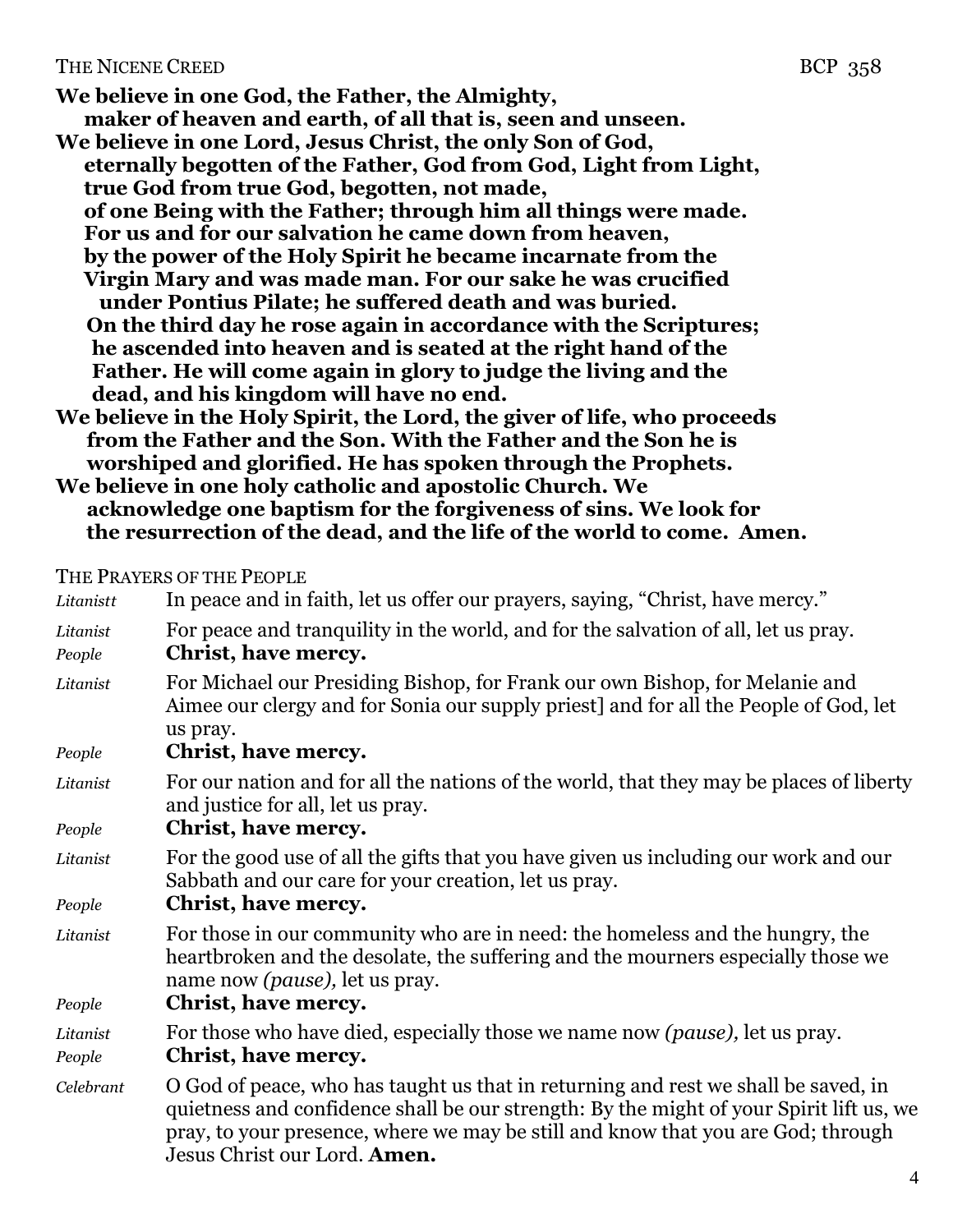CONFESSION OF SIN *The Deacon says* Let us confess our sins against God and our neighbor.

*Minister and People*

**Most merciful God, we confess that we have sinned against you in thought, word, and deed, by what we have done, and by what we have left undone. We have not loved you with our whole heart; we have not loved our neighbors as ourselves. We are truly sorry and we humbly repent. For the sake of your Son Jesus Christ, have mercy on us and forgive us; that we may delight in your will, and walk in your ways, to the glory of your Name. Amen.**

### ABSOLUTION

*Celebrant* Almighty God have mercy on you, forgive you all your sins through our Lord Jesus Christ, strengthen you in all goodness, and by the power of the Holy Spirit keep you in eternal life. **Amen.**

*Celebrant* The peace of the Lord be always with you.

*People* **And also with you.**

ANNOUNCEMENTS, BLESSINGS FOR BIRTHDAYS AND ANNIVERSARIES

| <b>OFFERTORY</b>             | My God accept my heart this day                                                                                                                                                             | Hymnal $#697$  |  |
|------------------------------|---------------------------------------------------------------------------------------------------------------------------------------------------------------------------------------------|----------------|--|
| Doxology $(v_3)$ (9:30 a.m.) |                                                                                                                                                                                             | Hymnal $#380$  |  |
|                              | <b>Praise God, from whom all blessings flow;</b><br><b>Praise him all creatures here below;</b><br><b>Praise him above, ye heavenly host;</b><br><b>Praise Father, Son, and Holy Ghost.</b> |                |  |
|                              | THE PRESENTATION OF THE GIFTS (11:15)                                                                                                                                                       |                |  |
| Celebrant                    | All things come of thee, O Lord.                                                                                                                                                            |                |  |
| People                       | And of thine own have we given thee. Amen.                                                                                                                                                  |                |  |
| The people remain standing.  | THE GREAT THANKSGIVING: EUCHARISTIC PRAYER A                                                                                                                                                | <b>BCP 361</b> |  |
| Celebrant                    | The Lord be with you.                                                                                                                                                                       |                |  |
| People                       | And also with you.                                                                                                                                                                          |                |  |
| Celebrant                    | Lift up your hearts.                                                                                                                                                                        |                |  |
| People                       | We lift them to the Lord.                                                                                                                                                                   |                |  |
| Celebrant                    | Let us give thanks to the Lord our God.                                                                                                                                                     |                |  |
| People                       | It is right to give him thanks and praise.                                                                                                                                                  |                |  |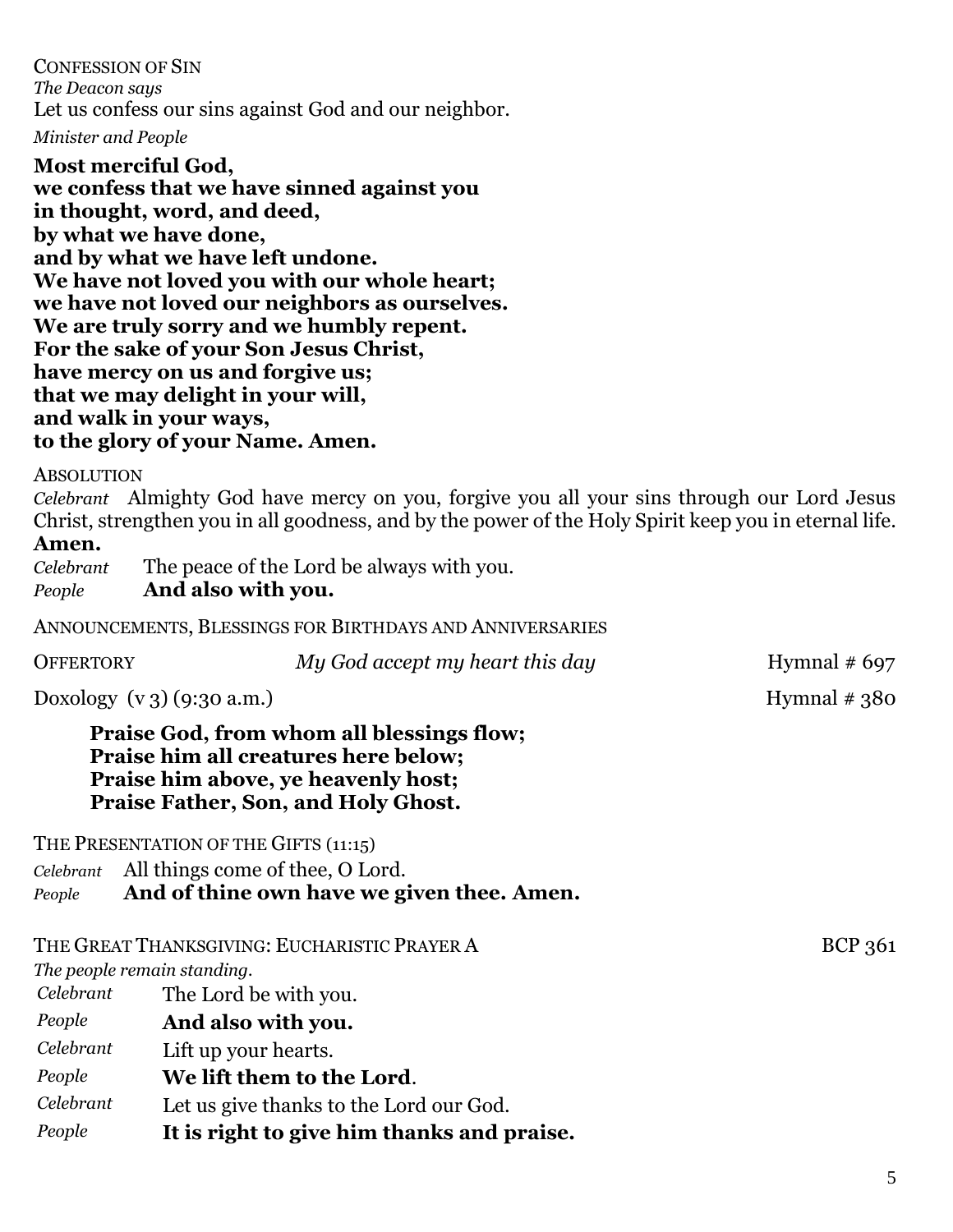It is right, and a good and joyful thing, always and everywhere to give thanks to you, Father Almighty, Creator of Heaven and Earth. For by water and the Holy Spirit you have made us a new people in Jesus Christ our Lord, to show forth your glory in all the world.

Therefore we praise you, joining our voices with Angels and Archangels and with all the company of heaven, who for ever sing this hymn to proclaim the glory of your name.

**SANCTUS** 

*Celebrant and People*

**Holy, holy, holy Lord, God of power and might, heaven and earth are full of your glory. Hosanna in the highest. Blessed is he who comes in the name of the Lord. Hosanna in the highest.**

*The people stand or kneel.*

Holy and gracious Father: In your infinite love you made us for yourself; and, when we fallen into sin and become subject to evil and death, you, in your mercy, sent Jesus Christ, your only and eternal Son, to share our human nature, to live and die as one of us, to reconcile us to you, the God and Father of all.

He stretched out his arms upon the cross, and offered himself, in obedience to your will, a perfect sacrifice for the whole world.

On the night he was handed over to suffering and death, our Lord Jesus Christ took bread; and when he had given thanks to you, he broke it, and gave it to his disciples, and said, "Take eat: this is my Body, which is given for you. Do this for the remembrance of me."

After supper he took the cup of wine; and when he had given thanks, he gave it to them, and said, "Drink this, all of you: This is my Blood of the new Covenant, which is shed for you and for many for the forgiveness of sins. Whenever you drink it, do this for the remembrance of me."

Therefore we proclaim the mystery of faith:

*Celebrant and People:* **Christ has died. Christ is risen. Christ will come again.**

*The Celebrant continues*

We celebrate the memorial of our redemption, O Father, in this sacrifice of praise and thanksgiving. Recalling his death, resurrection, and ascension, we offer you these gifts.

Sanctify them by your Holy Spirit to be for your people the Body and Blood of your Son, the holy food and drink of new and unending life in him. Sanctify us also that we may faithfully receive this holy Sacrament, and serve you in unity, constancy, and peace; and at the last day bring us with all your saints into the joy of your eternal kingdom.

All this we ask through your Son Jesus Christ. By him, and with him, and in him, in the unity of the Holy Spirit all honor and glory is yours, Almighty Father, now and forever. **AMEN.**

And now as our Savior Christ has taught us, we are bold to say,

**Our Father, who art in heaven, hallowed be thy name, Thy kingdom come, thy will be done, on earth as it is in heaven. Give us this day, our daily bread. And forgive us our trespasses, as we forgive those who trespass against us. And lead us not into temptation, but deliver us from evil. For thine is the kingdom, and the power, and the glory for ever and ever. Amen.**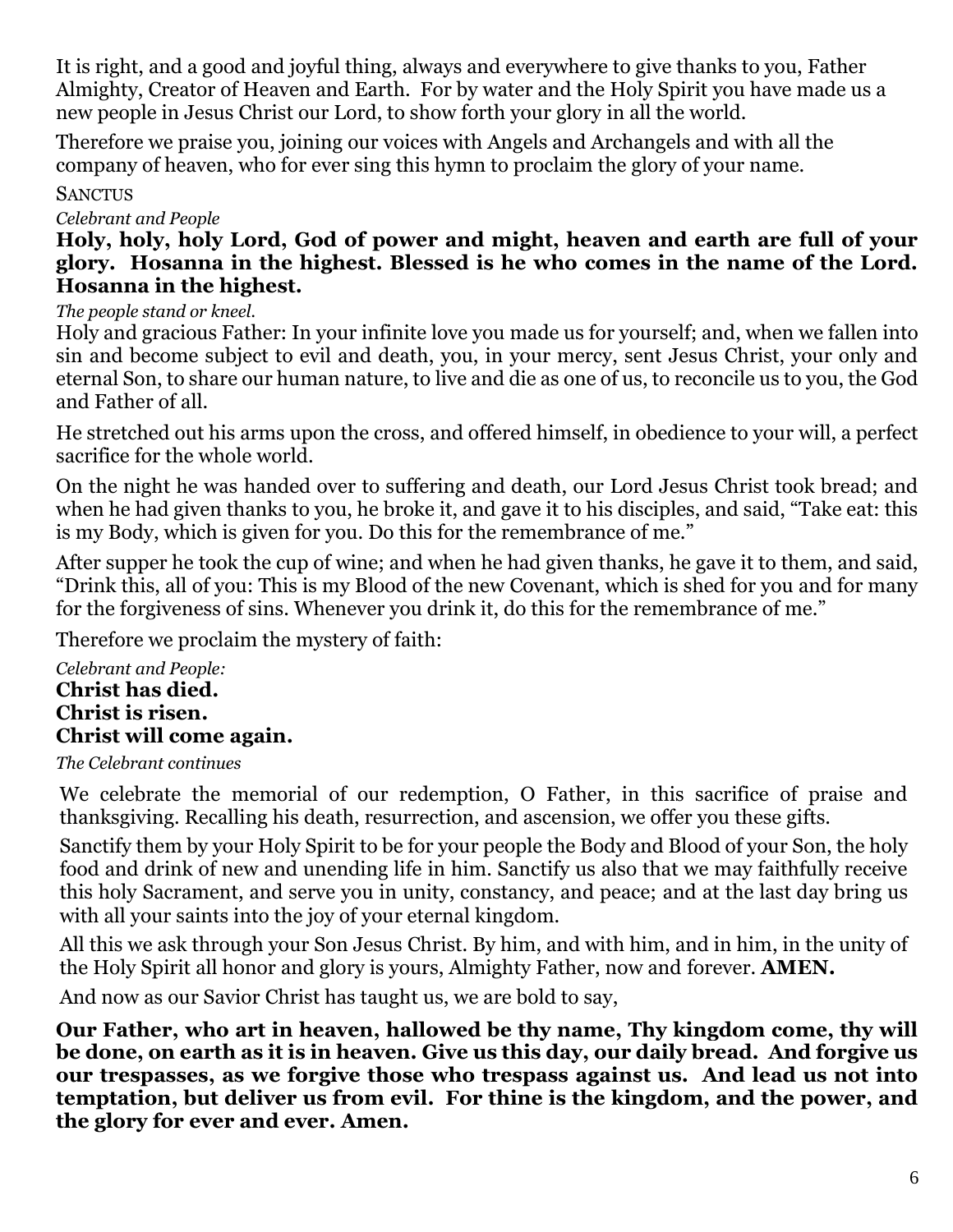### FRACTION

| Celebrant | Alleluia. Christ our Passover is sacrificed for us; |
|-----------|-----------------------------------------------------|
| People    | Therefore let us keep the feast. Alleluia.          |
| Celebrant | The Gifts of God for the People of God.             |

| <b>COMMUNION HYMN</b> | Holy Darkness           |  |
|-----------------------|-------------------------|--|
|                       | O Lord You're beautiful |  |

**Soloist Carolyn Cohen**  $Songbook # 68$ 

### PRAYER FOR SPIRITUAL COMMUNION

*Those unable to take communion today may pray this prayer.*

Faithful God, in the wonder of your wisdom and love you fed your people in the wilderness with the bread of angels, and you sent Jesus to be the bread of life. Though I cannot consume these gifts of bread and wine, I thank you that I have received the sacrament of Christ's presence, the forgiveness of sins, and all other benefits of Christ's passion. By the power of the Holy Spirit, may I embody your desire and be renewed for your service through Jesus Christ our Savior. Amen.

COMMISSIONING OF LAY EUCHARISTIC VISITOR

- *Celebrant* In the name of God and of this congregation, I send you forth bearing these holy gifts that those to whom you go may share with us in the communion of Christ's body and blood.
- *People* **We who are many are one body for we all share the one bread and the one cup. Amen.**

### POST COMMUNION PRAYER

*Celebrant* Let us pray.

*All* **Eternal God, heavenly Father, you have graciously accepted us as living members of your Son our Savior Jesus Christ, and you have fed us with spiritual food in the Sacrament of his Body and Blood. Send us now into the world in peace, and grant us strength and courage to love and serve you with gladness and singleness of heart; through Christ our Lord. Amen.**

| THE BLESSING              |                                                                 |                               |               |
|---------------------------|-----------------------------------------------------------------|-------------------------------|---------------|
| EXIT HYMN                 |                                                                 | God of grace and God of glory | Hymnal $#594$ |
| <b>THE DISMISSAL</b>      |                                                                 |                               |               |
| Deacon                    | Go in peace to love and serve the Lord.                         |                               |               |
| $\mathbf{r}$ $\mathbf{r}$ | $\mathbf{L}$ and $\mathbf{L}$ and $\mathbf{L}$ and $\mathbf{L}$ |                               |               |

*People* **Thanks be to God.** 

*The altar flowers are given to the glory of God and in celebration for our friends and family donated by Lizann and Joe Roberts.*